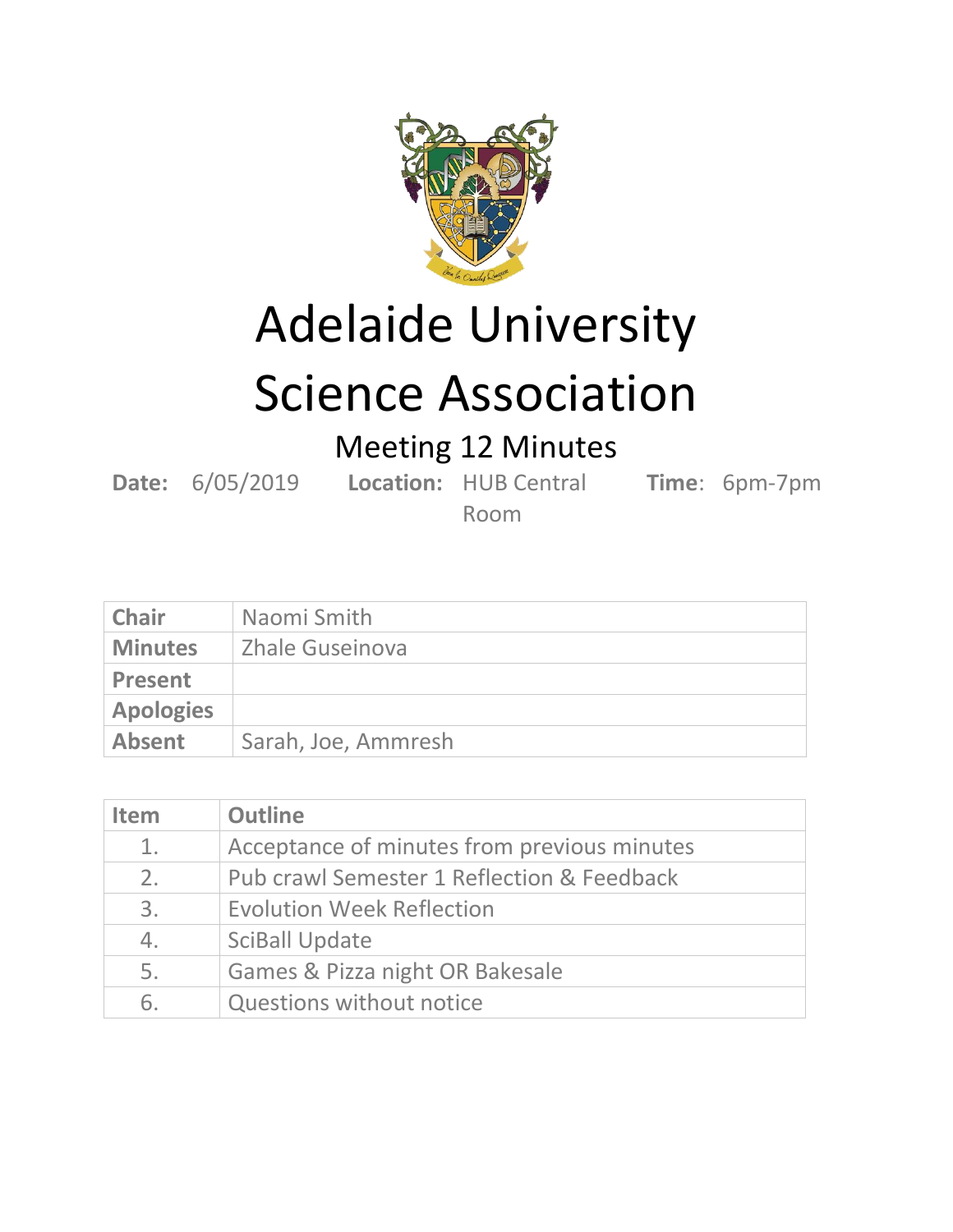| Item 1            | <b>Acceptance of minutes from previous minutes</b>                                                        |
|-------------------|-----------------------------------------------------------------------------------------------------------|
|                   | Do we accept the minutes from the previous meeting?                                                       |
|                   | Motion moved by Naomi, approved by all, opposed by none, seconded by                                      |
|                   | Sophie                                                                                                    |
| Item <sub>2</sub> | <b>Pub Crawl Update</b>                                                                                   |
|                   | How did it go? Good, Fast-Paced                                                                           |
|                   | Were there enough shirts?                                                                                 |
|                   | <b>Sizes</b>                                                                                              |
|                   | How many shirts are left from Pubcrawl?<br>$\overline{\phantom{0}}$                                       |
|                   | What is the total profit?                                                                                 |
|                   | Rhys' phone square thing not working                                                                      |
|                   | - Shirt costs = $\frac{1}{2}$<br>Shirts sold =                                                            |
|                   | Total profit =<br>$\sim$                                                                                  |
|                   | What went well? Belgium beer cafe = not good<br>$\overline{\phantom{a}}$                                  |
|                   | <b>Collaboration with other clubs</b><br>$\blacksquare$                                                   |
|                   | Anything needed to be improved for next time?<br>$\blacksquare$                                           |
|                   | Anything that you would like to add?<br>$\blacksquare$                                                    |
|                   | Pick elephant as last next time                                                                           |
|                   | Too many shirts, order less next time also( more XL and Medium next                                       |
|                   | time, reduce S)                                                                                           |
|                   | Didn't like pubcrawl photos (naomi to contact photographer)                                               |
| Item <sub>3</sub> | <b>Exploring Evolution Week Review</b>                                                                    |
|                   | Did everyone like the Talk about Ancient DNA? Which members                                               |
|                   | attended? Not many people turned out                                                                      |
|                   | Make a reminder on FB about the events next time<br>$\blacksquare$                                        |
|                   | Approx 10-15 ppl attended                                                                                 |
|                   | What went well?                                                                                           |
|                   | <b>Perfect amount of Pizza</b>                                                                            |
|                   | Any improvements to be made, if this event is repeated and we decide<br>to participate next year as well? |
|                   | Improvement for next time: organise it earlier                                                            |
|                   | Any improvements on talks if we hold them in the future?                                                  |
|                   | Would you like to collaborate and participate with different clubs on                                     |
|                   | these events in the future?                                                                               |
|                   | Anything else that you would like to share with the committee about                                       |
|                   | these kinds of events?                                                                                    |
|                   | <b>Advertise the events earlier next time</b>                                                             |
| Item 4            | Sci Ball Update (15th June)                                                                               |
|                   | REMINDER : SciBall 2019 will take place at Stamford on 15th of June                                       |
|                   | (Saturday) = capacity 220. Bar will be OUTSIDE room,                                                      |
|                   | Subcommittee - rhys with subcommittee to meet and discuss:                                                |
|                   | Sophie is in charge of networking for the Science Ball - What Guest                                       |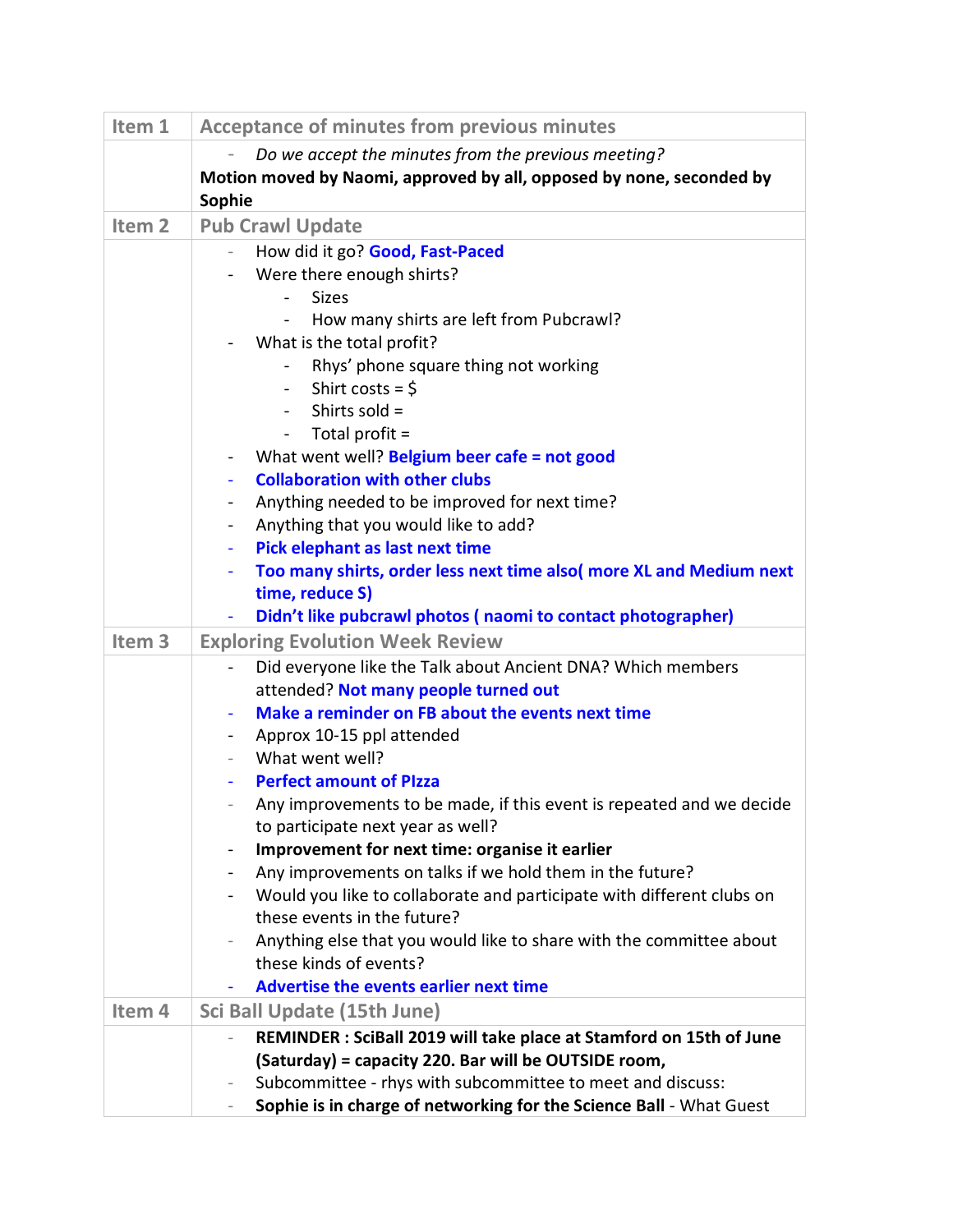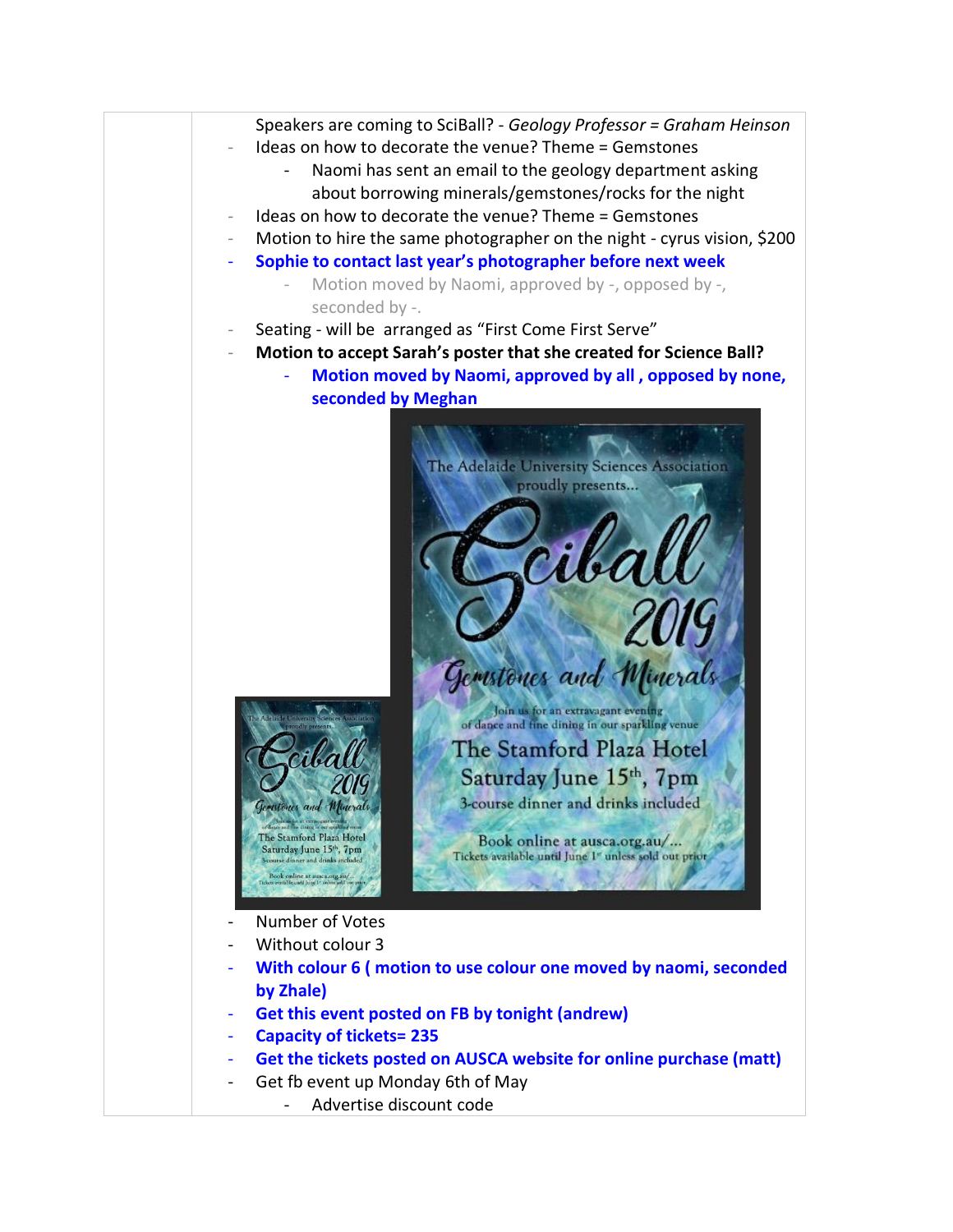|        | \$90 and \$100 tickets to be released via a link on FB page<br><b>Ticket link</b><br>$\overline{\phantom{0}}$  |
|--------|----------------------------------------------------------------------------------------------------------------|
|        | Early Bird tickets - what price?                                                                               |
|        |                                                                                                                |
|        | Advertising + Sponsorships - 2 or 3 ppl Andrew, Joe, Han, Zhale                                                |
|        | Contact student magazine email about advertising                                                               |
|        | Digital Signage                                                                                                |
|        | Posters<br>$\blacksquare$                                                                                      |
|        | Social Media                                                                                                   |
|        | Sponsorships                                                                                                   |
|        | Decorations - 4 or 5 ppl Matt, River, Sophie, Ben, Meghan                                                      |
|        | Fairy lights (multicoloured?) etc - costs?                                                                     |
|        | Rocks/Minerals on tables<br>$\blacksquare$                                                                     |
|        | Candles? fairy lights in jar?<br>$\overline{\phantom{0}}$                                                      |
|        | Name tables according to a rock: ex. Ruby, quartz, sapphire<br>$\blacksquare$                                  |
|        | Table centerpieces/decorations, design schemes - colours etc.                                                  |
|        | "Rock" Wall - for photos or photo booth, props, ect.<br>$\sim$ 10 $\pm$                                        |
|        | We could sell decorations after the event to make up profit                                                    |
|        | Lighting, Sound, venue, ect. - 1 or 2 ppl Han<br>Lighting and Sound -we can use playlist on Spotify? Motion to |
|        | use playlist instead of DJ moved by Naomi, favoured by all,                                                    |
|        | opposed by none, seconded by Matt                                                                              |
|        | How many people per table?                                                                                     |
|        | Seating for guests<br>$\blacksquare$                                                                           |
|        | Motion to inviting 2 speaker (along with their spouse) moved                                                   |
|        | by naomi, favoured by all, seconded by Matt                                                                    |
|        | Post a note on FB that tickets close on the 1st June.                                                          |
|        | <b>Invite STAFF members</b>                                                                                    |
|        | Sarah to re-design the poster "Landscape" 1920x1080                                                            |
|        |                                                                                                                |
|        | To do:                                                                                                         |
|        | Sell tickets in week 9/10                                                                                      |
|        | Organise DJ?                                                                                                   |
|        | Promote accommodation package                                                                                  |
|        | Speak with Faculty re: promotions                                                                              |
|        | Posters?                                                                                                       |
| Item 5 | <b>Games &amp; Pizza Night OR Bake sale</b>                                                                    |
|        | <b>Games night:</b>                                                                                            |
|        | Very similar to Meet and Greet in Term 1 Semester 1                                                            |
|        | Considering doing a split event over 3 nights for each of the                                                  |
|        | sciences                                                                                                       |
|        | Week 9 or 10                                                                                                   |
|        | Attract more members to join our committee, and a good<br>Ξ.                                                   |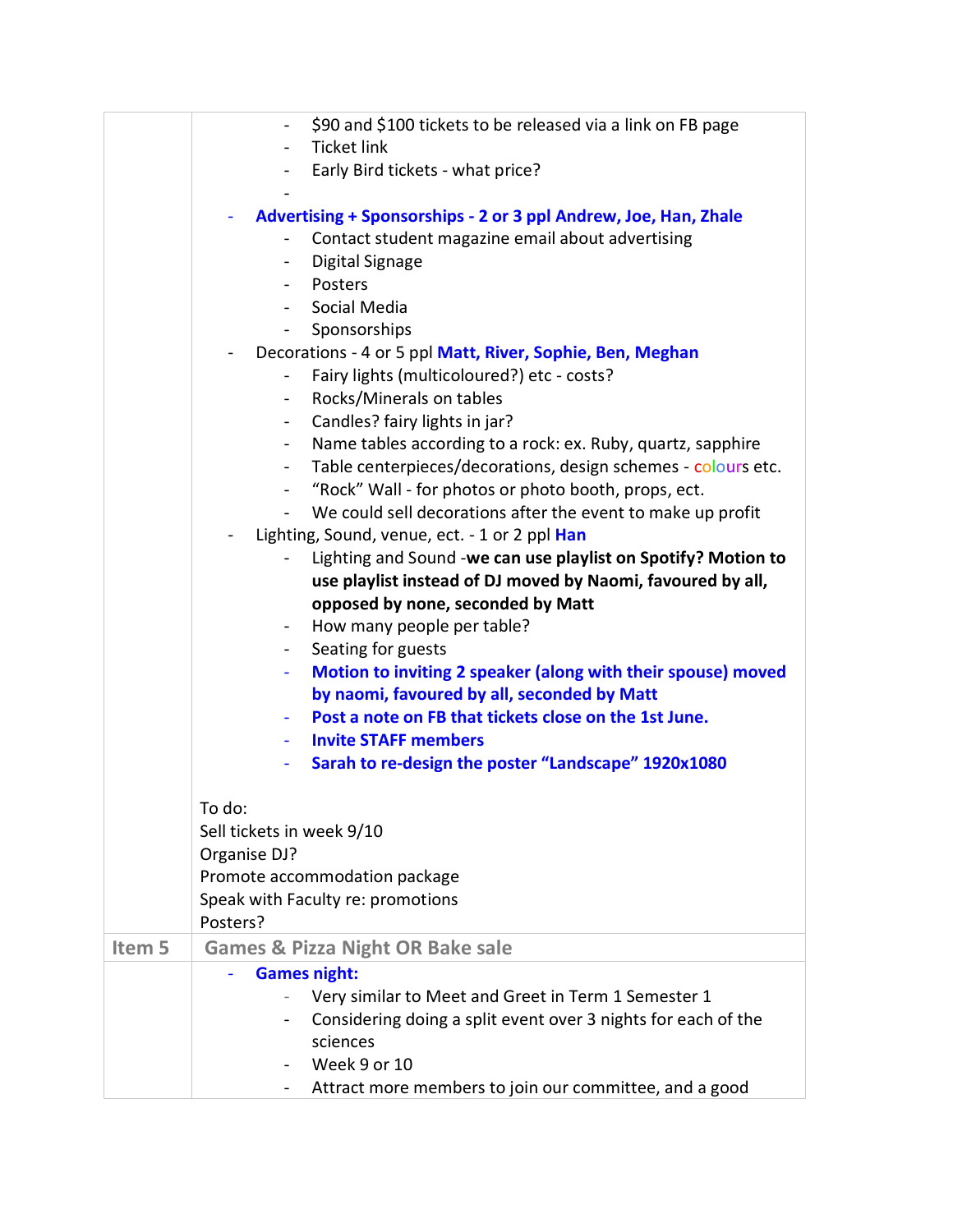|         | opportunity to advertise upcoming Science Ball                                                                          |
|---------|-------------------------------------------------------------------------------------------------------------------------|
|         | Would you like to hold this event in the same location as a                                                             |
|         | meet and greet?                                                                                                         |
|         | Smaller room - any suggestions? Lower Napier?<br>$\blacksquare$                                                         |
|         | We can borrow the games again from the games club/union                                                                 |
|         | Family Pepperoni                                                                                                        |
|         | <b>Family Margarita</b>                                                                                                 |
|         | Family Vegetarian<br>$\sim$ 100 $\mu$                                                                                   |
|         | - Family Hawaiian                                                                                                       |
|         | <b>Family Meat-lovers</b>                                                                                               |
|         | Number of votes:                                                                                                        |
|         | Could be difficult with Sciball etc. Maybe consider week 2 semester 2                                                   |
|         | <b>Bake sale: 11 votes</b>                                                                                              |
|         | Week 10 - Tuesday 21st of May 11 - 4 pm                                                                                 |
|         | Also to attract more members to join our committee, and a<br>$\blacksquare$                                             |
|         | good opportunity to advertise upcoming Science Ball, and to                                                             |
|         | raise a small profit for our club                                                                                       |
|         | Committee members and others to bake - who can bake?:                                                                   |
|         | Naomi, Andrew, Sophie, Imogen, anyone else? Cookies,                                                                    |
|         | brownies, cakes, cupcakes, ect?                                                                                         |
|         | All costs will have to be covered by bakers (flower, sugar, eggs,                                                       |
|         | ect) - but you get free cakes through the day! (All bakers will                                                         |
|         | need to make a list of ingredients beforehand)                                                                          |
|         | Decide to either do a "donations" bake sale or a set price bake                                                         |
|         | sale (give 1 free cupcake/brownies etc to AUScA members, sell                                                           |
|         | other ones for 50c-\$2 ---> good way to appeal to current                                                               |
|         | members+get some new ones maybe)                                                                                        |
|         | Won't be giving away free baked goods because ~400 members                                                              |
|         | $=$ ~400 free items, we will run out                                                                                    |
|         | Naomi to book black Stall at HUB Central                                                                                |
|         | Meghan                                                                                                                  |
|         | River                                                                                                                   |
|         | <b>Ben</b>                                                                                                              |
|         | Sophie                                                                                                                  |
|         | Naomi                                                                                                                   |
|         | Andrew                                                                                                                  |
|         | Zhale                                                                                                                   |
|         |                                                                                                                         |
|         | Motion to have Bake Sale instead of Pizza night moved by<br>$\blacksquare$<br>Naomi, favoured by all, seconded by Zhale |
|         |                                                                                                                         |
|         | Zhale to set up Doodle Poll to check everyone's availability<br>$\blacksquare$<br>(time) for the bake sale              |
|         |                                                                                                                         |
| Item 6. | <b>Questions without Notice</b>                                                                                         |
|         | Do any committee members have any questions of notice that have                                                         |